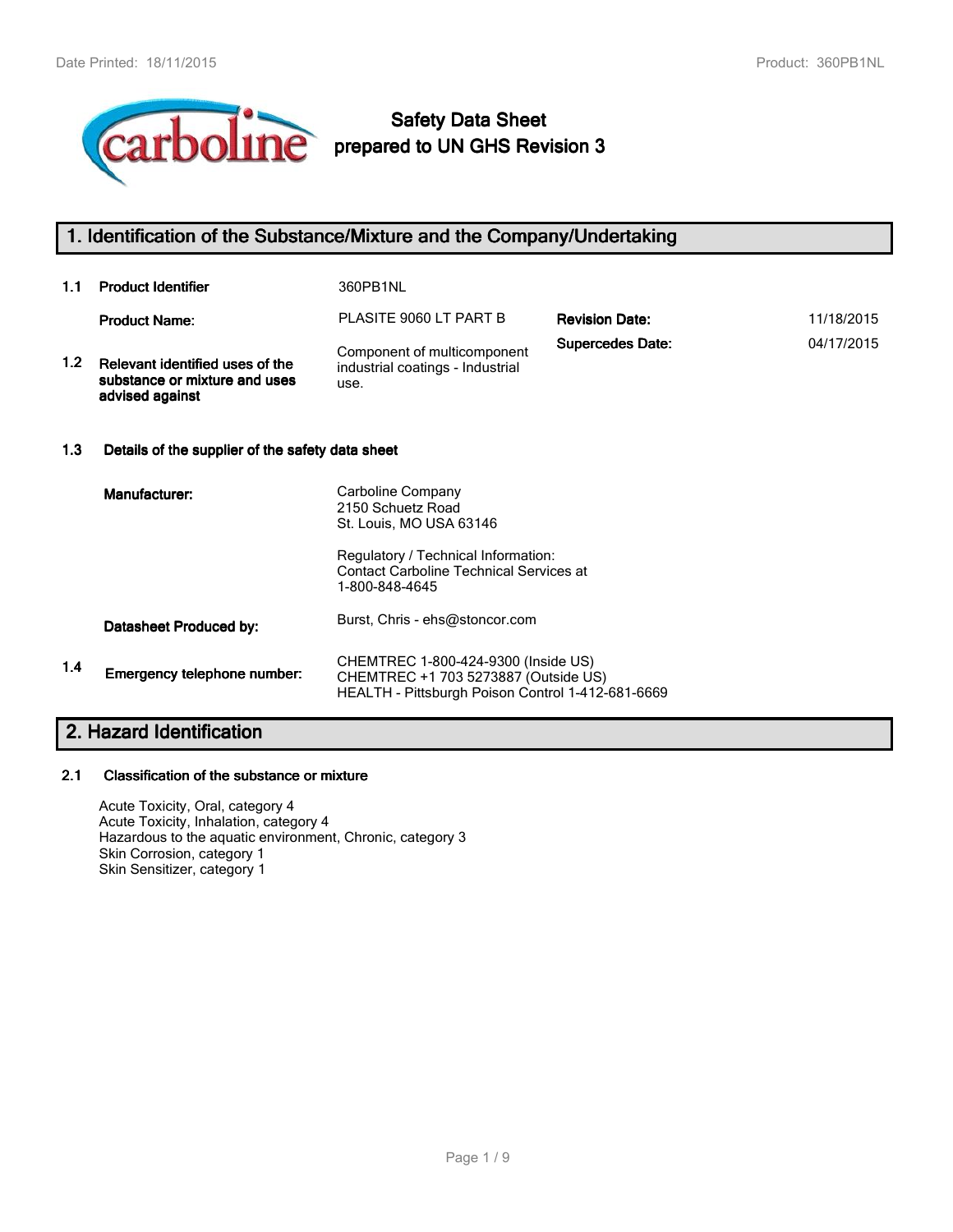## **2.2 Label elements**

## **Symbol(s) of Product**



## **Signal Word**

Danger

**GHS** 

## **Named Chemicals on Label**

|               |  |  | ETHYL BENZENE, BENZYL ALCOHOL, META-XYLENE, BENZENE-1, 3-DIMETHANAMINE, CYCLOHEXANAMINE, |
|---------------|--|--|------------------------------------------------------------------------------------------|
| AMINE POLYMER |  |  |                                                                                          |

## **GHS HAZARD STATEMENTS**

| Acute Toxicity, Oral, category 4                             | H302         | Harmful if swallowed.                                                                                                                     |
|--------------------------------------------------------------|--------------|-------------------------------------------------------------------------------------------------------------------------------------------|
| Skin Corrosion, category 1                                   | H314-1       | Causes severe skin burns and eye damage.                                                                                                  |
| Skin Sensitizer, category 1                                  | H317         | May cause an allergic skin reaction.                                                                                                      |
| Acute Toxicity, Inhalation, category 4                       | H332         | Harmful if inhaled.                                                                                                                       |
| Hazardous to the aquatic environment,<br>Chronic, category 3 | H412         | Harmful to aquatic life with long lasting effects.                                                                                        |
| <b>GHS PRECAUTION PHRASES</b>                                |              |                                                                                                                                           |
|                                                              | P260         | Do not breathe dust/fume/gas/mist/vapours/spray.                                                                                          |
|                                                              | P264         | Wash hands thoroughly after handling.                                                                                                     |
|                                                              | P270         | Do not eat, drink or smoke when using this product.                                                                                       |
|                                                              | P273         | Avoid release to the environment.                                                                                                         |
|                                                              | P280         | Wear protective gloves/protective clothing/eye protection/<br>face protection.                                                            |
|                                                              | P301+310     | IF SWALLOWED: Immediately call a POISON CENTER or<br>doctor/physician.                                                                    |
|                                                              | P302+352     | IF ON SKIN: Wash with plenty of soap and water.                                                                                           |
|                                                              | P303+361+353 | IF ON SKIN (or hair): Remove/Take off immediately all<br>contaminated clothing. Rinse skin with water/shower.                             |
|                                                              | P304+340     | IF INHALED: Remove victim to fresh air and keep at rest in a<br>position comfortable for breathing.                                       |
|                                                              | P305+351+338 | IF IN EYES: Rinse cautiously with water for several minutes.<br>Remove contact lenses, if present and easy to do so.<br>Continue rinsing. |
|                                                              | P333+313     | If skin irritation or rash occurs: Get medical advice/attention.                                                                          |
| ર<br>Other hazarde                                           |              |                                                                                                                                           |

# **2.3 Other hazards**

No Information

## **Results of PBT and vPvB assessment:**

The product does not meet the criteria for PBT/VPvB in accordance with Annex XIII.

# **3. Composition/Information On Ingredients**

## **3.2 Mixtures**

## **Hazardous Ingredients**

| CAS-No.        | <b>Chemical Name</b>       | <u>%</u>    |
|----------------|----------------------------|-------------|
| $100 - 51 - 6$ | <b>BENZYL ALCOHOL</b>      | 25-50       |
| 1477-55-0      | BENZENE-1. 3-DIMETHANAMINE | $10 - 25$   |
| 135108-88-2    | AMINE POLYMER              | $10 - 25$   |
| 1761-71-3      | <b>CYCLOHEXANAMINE</b>     | $1.0 - 2.5$ |
| 108-38-3       | META-XYLENE                | $1.0 - 2.5$ |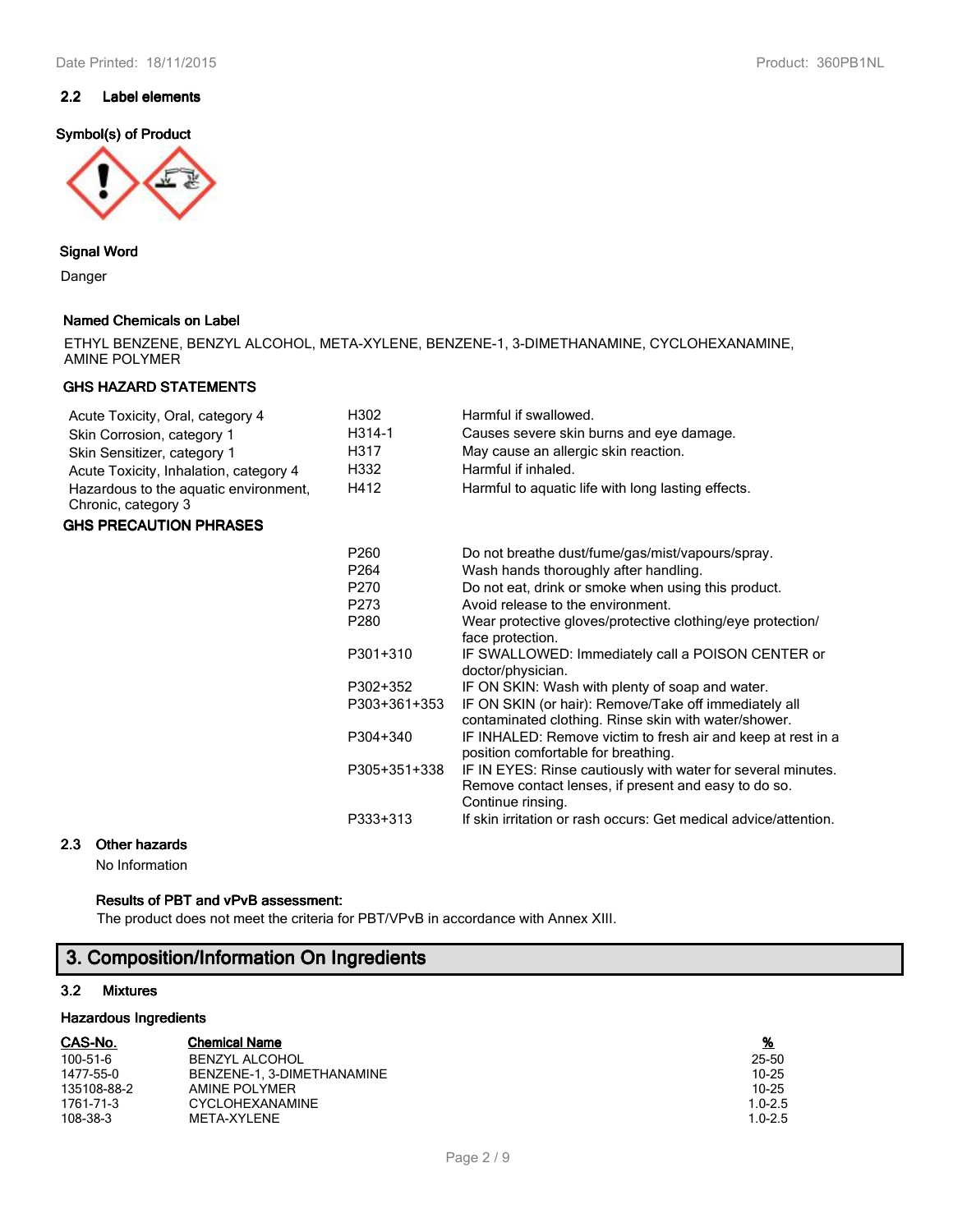100-41-4 ETHYL BENZENE 0.1-1.0

| CAS-No.        | <b>GHS Symbols</b>      | <b>GHS Hazard Statements</b>  | <b>M-Factors</b> |
|----------------|-------------------------|-------------------------------|------------------|
| 100-51-6       | GHS07                   | H302-312-319-332              |                  |
| 1477-55-0      | GHS05-GHS06             | H302-314-317-330-412          |                  |
| 135108-88-2    | GHS05-GHS07             | H <sub>302</sub> -312-314     |                  |
| 1761-71-3      | GHS05-GHS07-GHS08-GHS09 | H314-317-373-411              |                  |
| 108-38-3       | GHS02-GHS07             | H <sub>226</sub> -312-315-332 |                  |
| $100 - 41 - 4$ | GHS02-GHS07             | H <sub>225</sub> -332         |                  |

**Additional Information:** The text for GHS Hazard Statements shown above (if any) is given in Section 16.

## **4. First-aid Measures**

## **4.1 Description of First Aid Measures**

**AFTER INHALATION:** Give oxygen or artificial respiration if needed. Remove person to fresh air. If signs/symptoms continue, get medical attention.

**AFTER SKIN CONTACT:** In case of contact, immediately flush skin with plenty of water for at least 15 minutes while removing contaminated clothing and shoes. If skin irritation persists, call a physician.

**AFTER EYE CONTACT:** Rinse thoroughly with plenty of water for at least 15 minutes and consult a physician.

**AFTER INGESTION:** Do NOT induce vomiting. Never give anything by mouth to an unconscious person. If swallowed, call a poison control centre or doctor immediately.

#### **4.2 Most important symptoms and effects, both acute and delayed**

Causes burns. May be harmful if swallowed. Corrosive after repeated contact with skin and mucous membranes.

#### **4.3 Indication of any immediate medical attention and special treatment needed**

Immediate medical attention is required. When symptoms persist or in all cases of doubt seek medical advice.

## **5. Fire-fighting Measures**

## **5.1 Extinguishing Media:**

Carbon Dioxide, Dry Chemical, Foam, Water Fog

**UNUSUAL FIRE AND EXPLOSION HAZARDS:** Combustible LiquidProvide adequate ventilation. Keep away from heat/sparks/open flames/hot surfaces. - No smoking.

#### **5.2 Special hazards arising from the substance or mixture**

No Information

#### **5.3 Advice for firefighters**

In the event of fire, wear self-contained breathing apparatus. Combustible materialCool containers / tanks with water spray.

## **6. Accidental Release Measures**

#### **6.1 Personal precautions, protective equipment and emergency procedures**

For personal protection see section 8. Ensure adequate ventilation. Evacuate personnel to safe areas. Remove all sources of ignition.

## **6.2 Environmental precautions**

Do not allow material to contaminate ground water system. Prevent product from entering drains.

#### **6.3 Methods and material for containment and cleaning up**

Prevent further leakage or spillage if safe to do so. Contain spillage, soak up with non-combustible absorbent material, (e.g. sand, earth, diatomaceous earth, vermiculite) and transfer to a container for disposal according to local / national regulations (see section 13).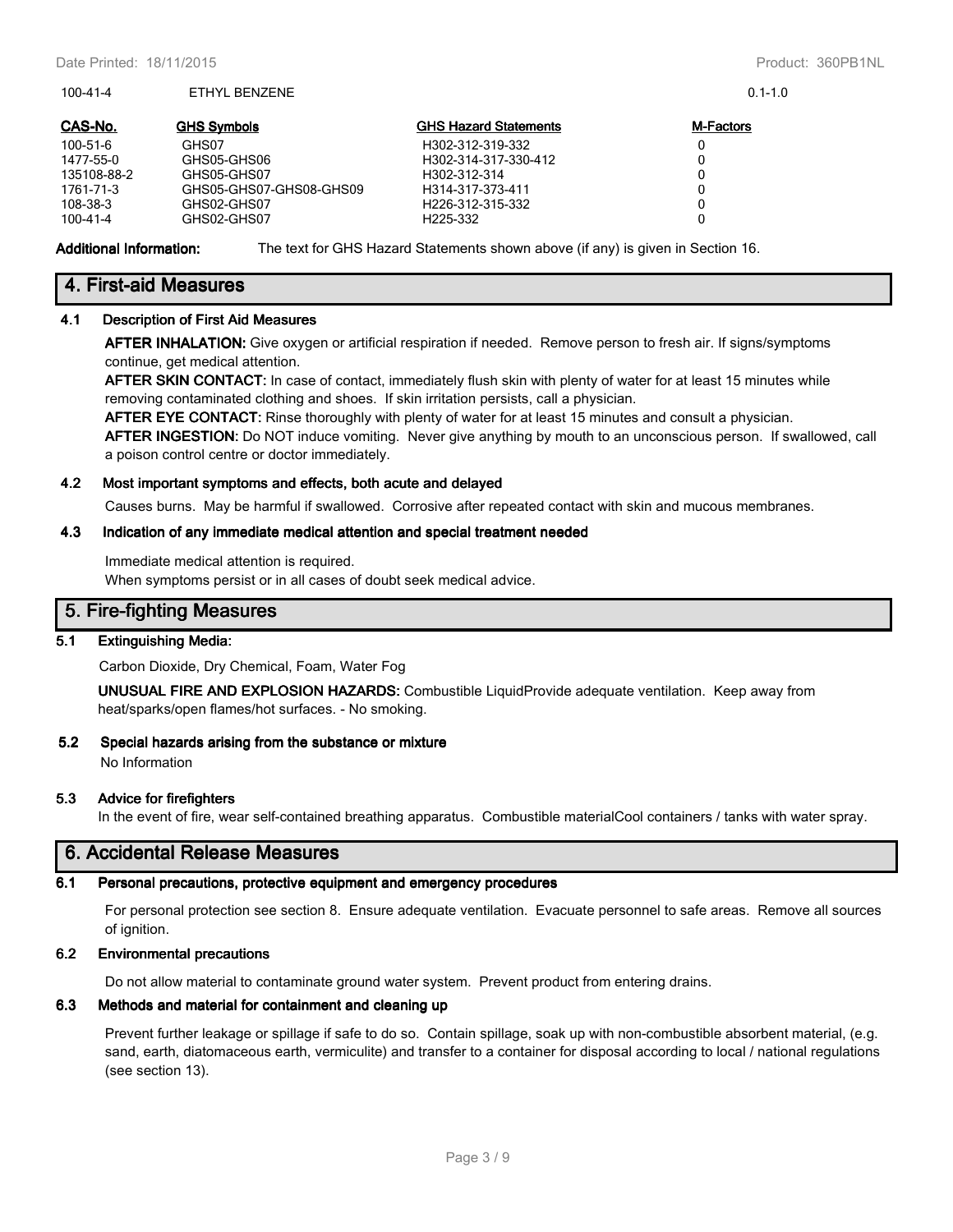#### **6.4 Reference to other sections**

Please refer to disposal requirements or country specific disposal requirements for this material. See Section 13 for further information.

# **7. Handling and Storage**

## **7.1 Precautions for safe handling**

**INSTRUCTIONS FOR SAFE HANDLING :** Keep containers dry and tightly closed to avoid moisture absorption and contamination. Prepare the working solution as given on the label(s) and/or the user instructions. Do not breathe vapours or spray mist. Ensure all equipment is electrically grounded before beginning transfer operations. Do not use sparking tools. Wash thoroughly after handling. Do not get in eyes, on skin, or on clothing. Use only with adequate ventilation/personal protection.

**PROTECTION AND HYGIENE MEASURES :** Handle in accordance with good industrial hygiene and safety practice. Wash hands before breaks and at the end of workday. When using, do not eat, drink or smoke.

#### **7.2 Conditions for safe storage, including any incompatibilities**

#### **CONDITIONS TO AVOID:** Heat, flames and sparks.

**STORAGE CONDITIONS:** Keep container closed when not in use. Store in a dry, well ventilated place away from sources of heat, ignition and direct sunlight.

## **7.3 Specific end use(s)**

No specific advice for end use available.

## **8. Exposure Controls/Personal Protection**

## **8.1 Control parameters**

## **Ingredients with Occupational Exposure Limits**

**(US)**

| <b>Name</b>                | <u>%</u>    | <u>TWA</u> | ACGIH TLV- ACGIH TLV-<br><u>STEL</u> | <b>OSHA PEL-</b><br><u>TWA</u> | <b>OSHA PEL-</b><br><b>CEILING</b> | <b>OEL Note</b> |
|----------------------------|-------------|------------|--------------------------------------|--------------------------------|------------------------------------|-----------------|
| BENZYL ALCOHOL             | 25-50       | N/E        | N/E                                  | N/E                            | N/E                                |                 |
| BENZENE-1, 3-DIMETHANAMINE | $10 - 25$   | N/E        | N/E                                  | N/E                            | 0.1 MG/M3                          |                 |
| AMINE POLYMER              | $10 - 25$   | N/E        | N/E                                  | N/E                            | N/E                                |                 |
| CYCLOHEXANAMINE            | $1.0 - 2.5$ | N/E        | N/E                                  | N/E                            | N/E                                |                 |
| <b>META-XYLENE</b>         | $1.0 - 2.5$ | 100 PPM    | <b>150 PPM</b>                       | 435 MG/M3                      | N/E                                |                 |
| ETHYL BENZENE              | $0.1 - 1.0$ | 20 PPM     | N/E                                  | 435 MGM3                       | N/E                                |                 |

**FURTHER INFORMATION:** Refer to the regulatory exposure limits for the workforce enforced in each country.

## **8.2 Exposure controls**

#### **Personal Protection**

**RESPIRATORY PROTECTION:** In order to avoid inhalation of spray-mist and sanding dust, all spraying and sanding must be done wearing adequate respirator. Use only with ventilation to keep levels below exposure guidelines reported in this document. User should test and monitor exposure levels to ensure all personnel are below guidelines. If not sure, or not able to monitor, use State or federally approved supplied air respirator. For silica containing coatings in a liquid state, and/or if no exposure limits are established above, air-supplied respirators are generally not required.

**EYE PROTECTION:** Safety glasses with side-shields.

**HAND PROTECTION:** Gloves should be discarded and replaced if there is any indication of degradation or chemical breakthrough. Impervious gloves. Request information on glove permeation properties from the glove supplier.

**OTHER PROTECTIVE EQUIPMENT:** Ensure that eyewash stations and safety showers are close to the workstation location. Lightweight protective clothing

**ENGINEERING CONTROLS:** Avoid contact with skin, eyes and clothing. Ensure adequate ventilation, especially in confined areas.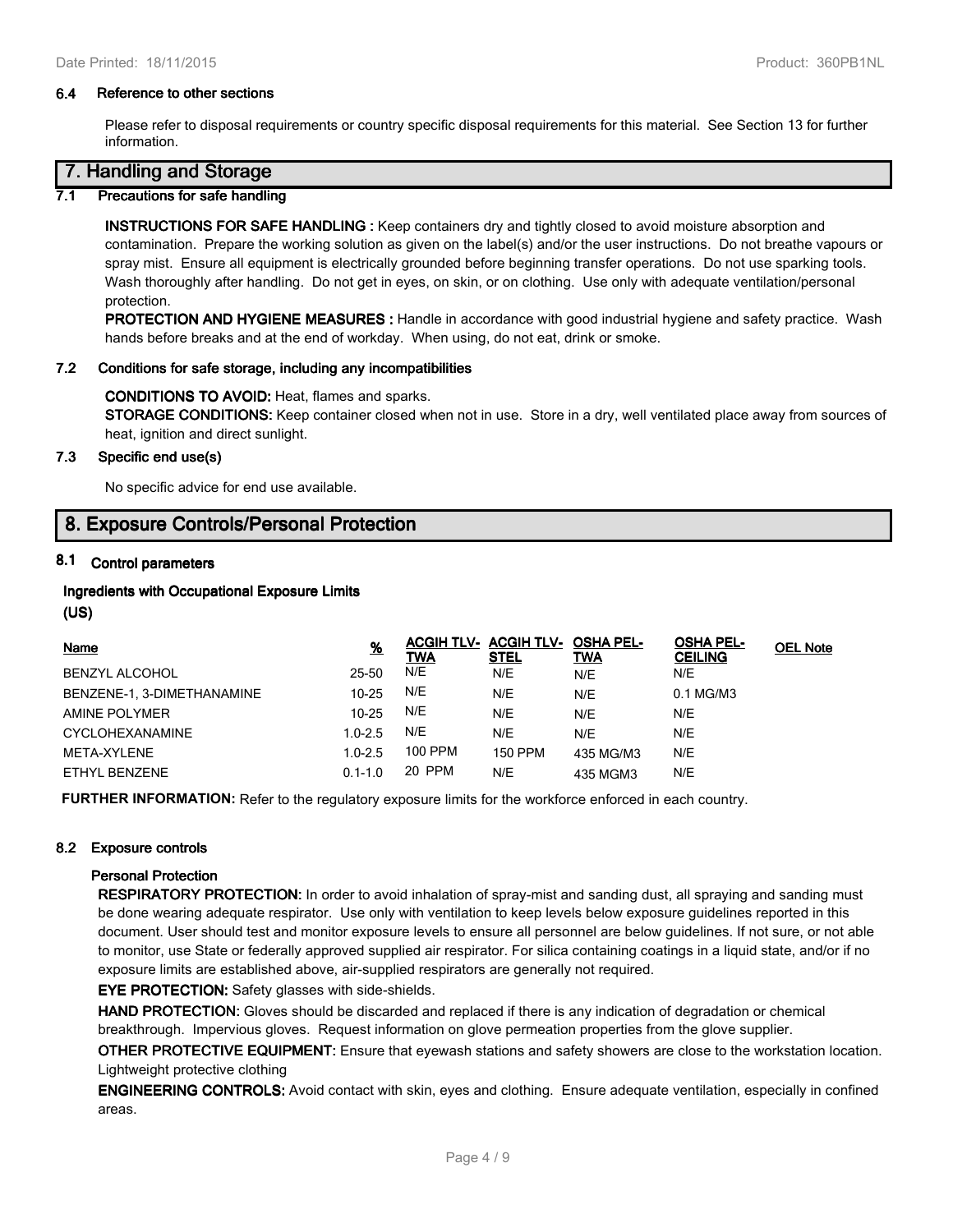# **9. Physical and Chemical Properties**

| 9.1 | Information on basic physical and chemical properties  |                              |
|-----|--------------------------------------------------------|------------------------------|
|     | Appearance:                                            | <b>Light Yellow Liquid</b>   |
|     | <b>Physical State</b>                                  | Liquid                       |
|     | Odor                                                   | Amine                        |
|     | <b>Odor threshold</b>                                  | N/D                          |
|     | pH                                                     | N/D                          |
|     | Melting point / freezing point (°C)                    | N/D                          |
|     | Boiling point/range (°C)                               | 176 F (80 C) - 523 F (273 C) |
|     | Flash Point, (°C)                                      | 94                           |
|     | <b>Evaporation rate</b>                                | Slower Than Ether            |
|     | Flammability (solid, gas)                              | Not determined               |
|     | Upper/lower flammability or explosive<br><b>limits</b> | $1.0 - 7.1$                  |
|     | Vapour Pressure, mmHg                                  | N/D                          |
|     | Vapour density                                         | Heavier than Air             |
|     | <b>Relative density</b>                                | Not determined               |
|     | Solubility in / Miscibility with water                 | N/D                          |
|     | Partition coefficient: n-octanol/water                 | Not determined               |
|     | Auto-ignition temperature (°C)                         | Not determined               |
|     | Decomposition temperature (°C)                         | Not determined               |
|     | <b>Viscosity</b>                                       | Unknown                      |
|     | <b>Explosive properties</b>                            | Not determined               |
|     | <b>Oxidising properties</b>                            | Not determined               |
| 9.2 | Other information                                      |                              |
|     | VOC Content g/l:                                       | 192                          |
|     | Specific Gravity (g/cm3)                               | 1.08                         |
|     |                                                        |                              |

# **10. Stability and Reactivity**

## **10.1 Reactivity**

No reactivity hazards known under normal storage and use conditions.

## **10.2 Chemical stability**

Stable under normal conditions.

## **10.3 Possibility of hazardous reactions**

Hazardous polymerisation does not occur.

## **10.4 Conditions to avoid**

Heat, flames and sparks.

## **10.5 Incompatible materials**

Strong oxidizing agents.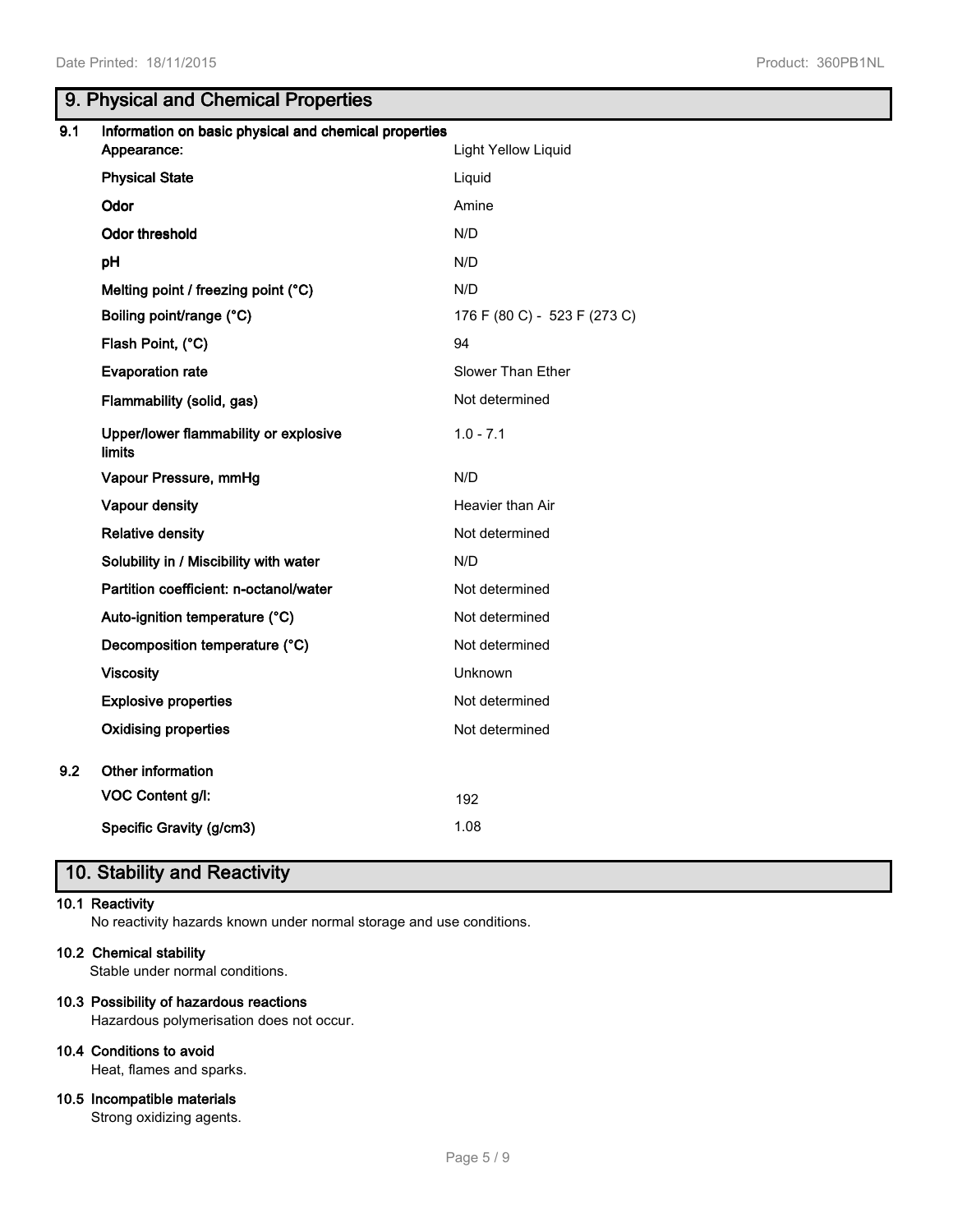## **10.6 Hazardous decomposition products**

Carbon dioxide (CO2), carbon monoxide (CO), oxides of nitrogen (NOx), dense black smoke.

|      | 11. Toxicological Information        |                |  |  |
|------|--------------------------------------|----------------|--|--|
| 11.1 | Information on toxicological effects |                |  |  |
|      | <b>Acute Toxicity:</b>               |                |  |  |
|      | Oral LD50:                           | N/D            |  |  |
|      | <b>Inhalation LC50:</b>              | N/D            |  |  |
|      | Irritation:                          | Unknown        |  |  |
|      | Corrosivity:                         | Unknown        |  |  |
|      | Sensitization:                       | Unknown        |  |  |
|      | Repeated dose toxicity:              | Unknown        |  |  |
|      | Carcinogenicity:                     | Unknown        |  |  |
|      | Mutagenicity:                        | <b>Unknown</b> |  |  |
|      | <b>Toxicity for reproduction:</b>    | <b>Unknown</b> |  |  |

**If no information is available above under Acute Toxicity then the acute effects of this product have not been tested. Data on individual components are tabulated below:**

| CAS-No.        | <b>Chemical Name</b>       | Oral LD50             | Dermal LD50                   | Vapor LC50                          |
|----------------|----------------------------|-----------------------|-------------------------------|-------------------------------------|
| 100-51-6       | <b>BENZYL ALCOHOL</b>      | 1230 mg/kg rat, oral  | 2000 mg/kg, dermal,<br>rabbit | 1000 ppm / 8 hrs rat,<br>inhalation |
| 1477-55-0      | BENZENE-1, 3-DIMETHANAMINE | 930 mg/kg, oral       |                               | Not Available                       |
|                | 135108-88-2 AMINE POLYMER  | 2000 mg/kg, oral, rat |                               | Not Available                       |
| 1761-71-3      | <b>CYCLOHEXANAMINE</b>     | >2000 mg/kg oral, rat | 2110 mg/kg, rat               | Not Available                       |
| 108-38-3       | META-XYLENE                | Not Available         |                               | Not Available                       |
| $100 - 41 - 4$ | ETHYL BENZENE              | 3500 mg/kg rat, oral  | >5000 mg/l, dermal<br>rabbit  | 17.2 mg/L Inh, Rat, 4Hr             |

#### **Additional Information:**

Causes burns. May be harmful if swallowed. Corrosive after repeated contact with skin and mucous membranes.

| 12. Ecological Information |                |  |
|----------------------------|----------------|--|
| 12.1 Toxicity:             |                |  |
| EC50 48hr (Daphnia):       | <b>Unknown</b> |  |
| IC50 72hr (Algae):         | <b>Unknown</b> |  |
| LC50 96hr (fish):          | Unknown        |  |

**12.2 Persistence and degradability:** Unknown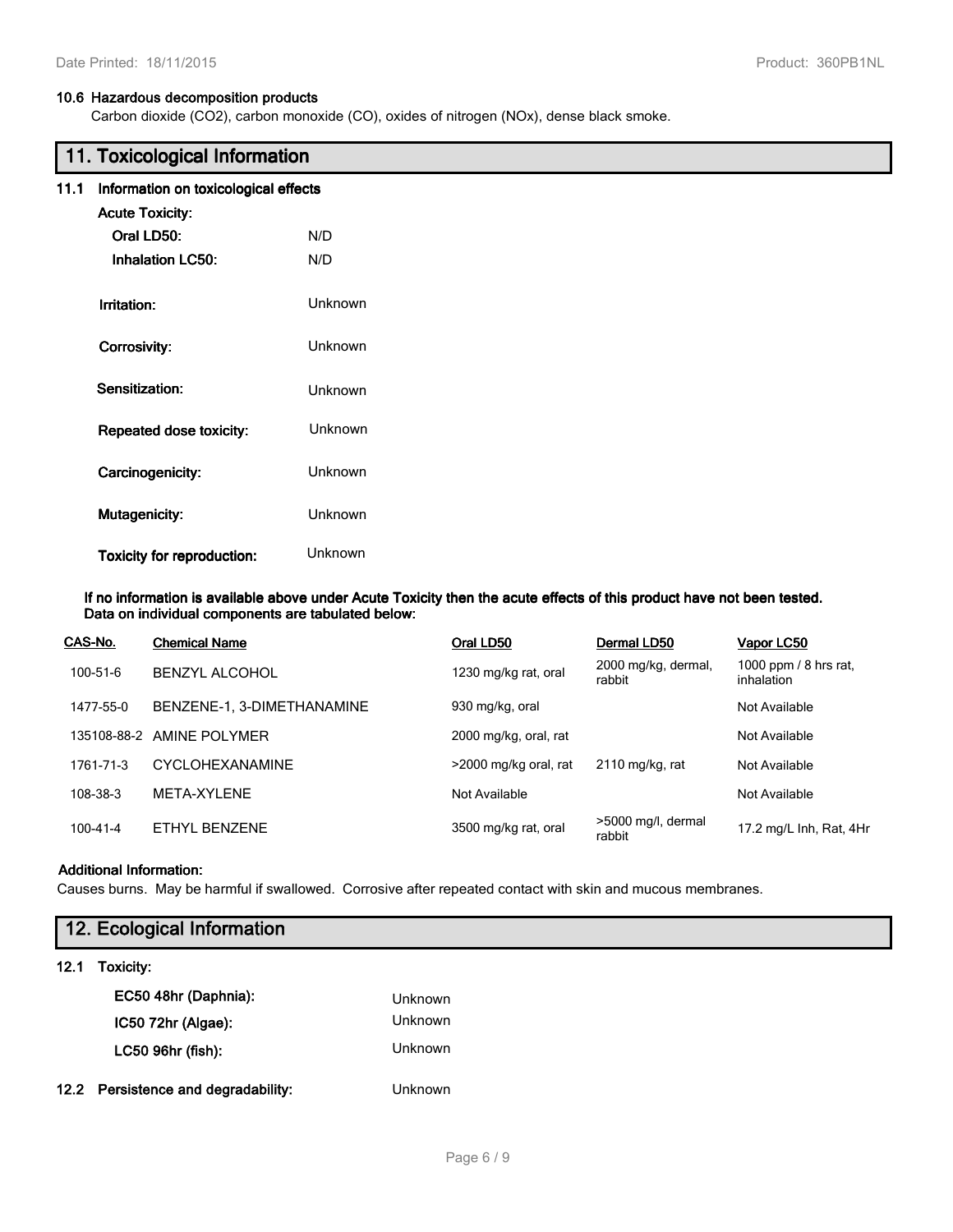|                                                                                    | 12.3 Bioaccumulative potential: |                                                                                                      | <b>Unknown</b> |                              |                   |                                        |  |      |
|------------------------------------------------------------------------------------|---------------------------------|------------------------------------------------------------------------------------------------------|----------------|------------------------------|-------------------|----------------------------------------|--|------|
| Mobility in soil:<br>12.4<br><b>Results of PBT and vPvB</b><br>12.5<br>assessment: |                                 | <b>Unknown</b><br>The product does not meet the criteria for PBT/VPvB in accordance with Annex XIII. |                |                              |                   |                                        |  |      |
|                                                                                    |                                 |                                                                                                      |                |                              |                   |                                        |  | 12.6 |
| CAS-No.                                                                            |                                 | <b>Chemical Name</b>                                                                                 |                | <b>EC50 48hr</b>             | <b>IC50 72hr</b>  | <b>LC50 96hr</b>                       |  |      |
| 100-51-6                                                                           |                                 | <b>BENZYL ALCOHOL</b>                                                                                |                | No information               | 700 mg/l (Algae)  | 10 mg/l (Fish)                         |  |      |
| 1477-55-0                                                                          |                                 | BENZENE-1, 3-DIMETHANAMINE                                                                           |                | No information               | No information    | No information                         |  |      |
|                                                                                    | 135108-88-2                     | AMINE POLYMER                                                                                        |                | 15.4 mg/l (Daphnia<br>Magna) | 43.9 mg/l (Algae) | 63 mg/l Guppy (Poecilia<br>reticulata) |  |      |
| 1761-71-3                                                                          |                                 | <b>CYCLOHEXANAMINE</b>                                                                               |                | 6.84 mg/l (Daphnia<br>Magna) | 140 mg/l (Algae)  | >100 mg/l ((Leuciscus idus)            |  |      |
| 108-38-3                                                                           |                                 | META-XYLENE                                                                                          |                | No information               | No information    | No information                         |  |      |
| $100 - 41 - 4$                                                                     |                                 | <b>ETHYL BENZENE</b>                                                                                 |                | No information               | No information    | No information                         |  |      |

# **13. Disposal Considerations**

**13.1 WASTE TREATMENT METHODS:** Do not burn, or use a cutting torch on, the empty drum. If recycling is not practicable, dispose of in compliance with local regulations. Dispose of in accordance with local regulations. Empty containers should be taken to an approved waste handling site for recycling or disposal.

| 14. Transport Information |  |  |  |
|---------------------------|--|--|--|
|---------------------------|--|--|--|

|      | 14.1 UN number                                                              | <b>UN 3066</b> |
|------|-----------------------------------------------------------------------------|----------------|
|      | 14.2 UN proper shipping name                                                | Paint          |
|      | <b>Technical name</b>                                                       | N/A            |
|      | 14.3 Transport hazard class(es)                                             | 8              |
|      | Subsidiary shipping hazard                                                  | N/A            |
|      | 14.4 Packing group                                                          | Ш              |
| 14.5 | <b>Environmental hazards</b>                                                | Unknown        |
|      | 14.6 Special precautions for user                                           | Unknown        |
|      | EmS-No.:                                                                    | $F-A, S-B$     |
| 14.7 | Transport in bulk according to Annex II<br>of MARPOL 73/78 and the IBC code | Unknown        |

# **15. Regulatory Information**

**15.1 Safety, health and environmental regulations/legislation for the substance or mixture:**

# **U.S. Federal Regulations: As follows -**

## **CERCLA - Sara Hazard Category**

This product has been reviewed according to the EPA 'Hazard Categories' promulgated under Sections 311 and 312 of the Superfund Amendment and Reauthorization Act of 1986 (SARA Title III) and is considered, under applicable definitions, to meet the following categories:

Fire Hazard, Acute Health Hazard, Chronic Health Hazard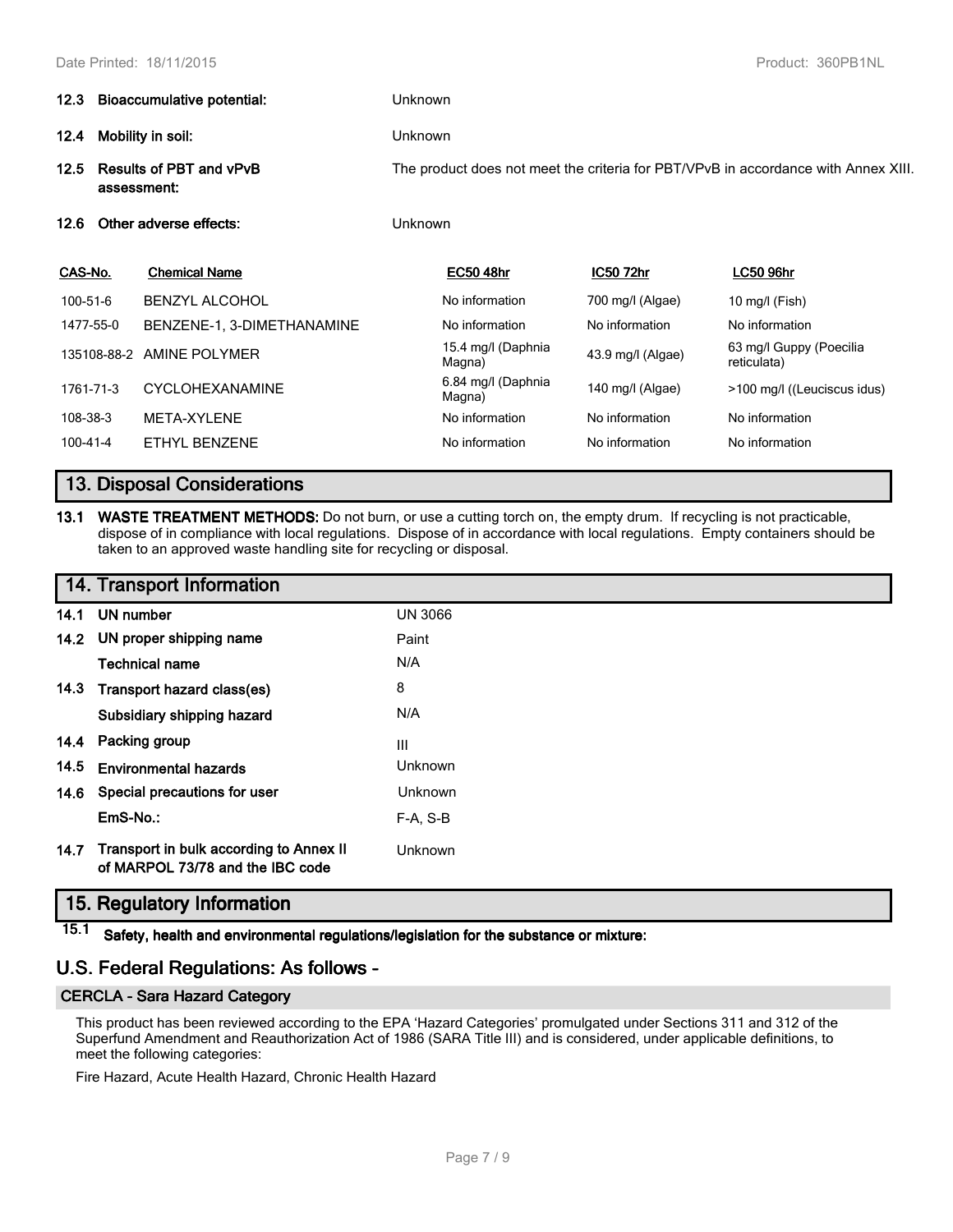#### **Sara Section 313:**

This product contains the following substances subject to the reporting requirements of Section 313 of Title III of the Superfund Amendment and Reauthorization Act of 1986 and 40 CFR part 372:

| <b>Chemical Name</b>                 | CAS-No.        |
|--------------------------------------|----------------|
| MFTA-XYI FNF                         | 108-38-3       |
| FTHYL BENZENE                        | $100 - 41 - 4$ |
| <b>Toxic Substances Control Act:</b> |                |

All components of this product are either listed on the TSCA Inventory or are exempt.

This product contains the following chemical substances subject to the reporting requirements of TSCA 12(B) if exported from the United States:

## **Chemical Name CAS-No.**

No TSCA 12(b) components exist in this product.

## **U.S. State Regulations: As follows -**

#### **New Jersey Right-to-Know:**

The following materials are non-hazardous, but are among the top five components in this product.

| <b>Chemical Name</b>       | CAS-No.             |
|----------------------------|---------------------|
| ALIPHATIC AMINE            | <b>TRADE SECRET</b> |
| Pennsylvania Right-To-Know |                     |

The following non-hazardous ingredients are present in the product at greater than 3%.

|          | <b>Chemical Name</b> |                       | CAS-No.             |
|----------|----------------------|-----------------------|---------------------|
|          | ALIPHATIC AMINE      |                       | <b>TRADE SECRET</b> |
| $\cdots$ | .                    | $\bullet$ . $\bullet$ |                     |

## **California Proposition 65:**

Warning: The following ingredients present in the product are known to the state of California to cause Cancer:

| <b>Chemical Name</b>                                                                                                                                     | CAS-No.        |
|----------------------------------------------------------------------------------------------------------------------------------------------------------|----------------|
| ETHYL BENZENE                                                                                                                                            | $100 - 41 - 4$ |
| <b>BENZENE</b>                                                                                                                                           | $71 - 43 - 2$  |
| Warning: The following ingredients present in the product are known to the state of California to cause birth defects, or other<br>reproductive hazards. |                |

| <b>Chemical Name</b> | CAS-No.  |
|----------------------|----------|
| <b>TOLUENE</b>       | 108-88-3 |
| <b>BENZENE</b>       | 71-43-2  |

## **International Regulations: As follows -**

#### **\* Canadian DSL:**

No Information

## **15.2 Chemical Safety Assessment:**

No Chemical Safety Assessment has been carried out for this substance/mixture by the supplier.

## **16. Other Information**

## **Text for GHS Hazard Statements shown in Section 3 describing each ingredient:**

- H225 Highly flammable liquid and vapour.
- H226 Flammable liquid and vapour.<br>
Harmful if swallowed.
- Harmful if swallowed.
- H312 Harmful in contact with skin.